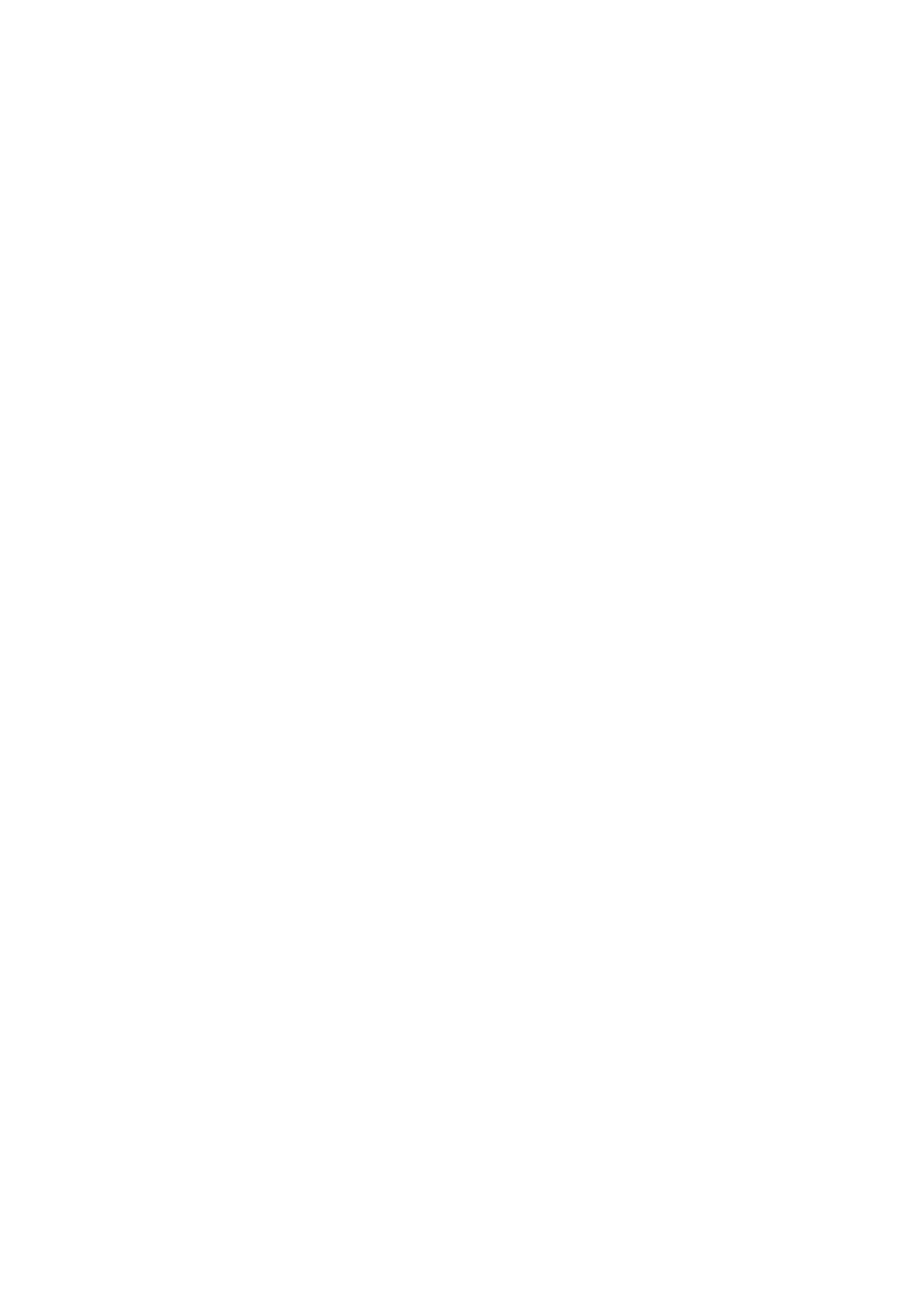# **Optimizing Condition Monitoring of Big Data Systems**

## **David Baglee<sup>1</sup> , Unai Gorostegu<sup>2</sup> , Erkki Jantunen<sup>3</sup> , Jaime Campos<sup>4</sup> , Pankaj Sharma<sup>5</sup>**

<sup>1</sup> Faculty of Engineering and Advanced Manufacturing, University of Sunderland, UK

<sup>2</sup>Mondragon University, Loramendi 4, 20500 Mondragon, Spain

<sup>3</sup>VTT Research Centre. Helsinki. Finland.

<sup>4</sup>Linnaeus University, Faculty of Technology, Department of Informatics, Sweden

<sup>5</sup>Department of Mechanical Engineering, IIT Delhi, New Delhi, India

*Abstract***— Industrial communication networks are common in a number of manufacturing organisations. The high availability of these networks is crucial for smooth plant operations. Therefore local and remote diagnostics of these networks is of primary importance in determining issues relating to plant reliability and availability. Condition Monitoring (CM) techniques when connected to a network provide a diagnostic system for remote monitoring of manufacturing equipment. The system monitors the health of the network and the equipment and is therefore able to predict performance. However, this leads to the collection, storage and analyses of large amounts of data, which must provide value. These large data sets are commonly referred to as Big Data. This paper presents a general concept of the use of condition monitoring and big data systems to show how they complement each other to provide valuable data to enhance manufacturing competiveness.**

#### I. INTRODUCTION

In the big data era, we are dealing with the exponential increase of global data and big datasets. Unlike seemingly similar terms such as "massive data" or "very big data," big data refers to the datasets that could not be perceived, acquired, managed, and processed by traditional Information Technology (IT) and software/hardware tools. Big data if often characterized by the 'four dimensions, namely **Volume** (scale), **Variety** (heterogeneity), **Velocity** (rapidly streamed data) and **Veracity** (uncertainty). Very large amounts, rapidly streamed, heterogeneous and/or uncertain – maybe called big data. It is important to understand which of the former mentioned aspects of the four Vs' that a maintenance strategy will involve, in this case, CBM.

In certain domains, such as the use of data for manufacturing intelligence it is the combination of the 4 V's that need to be considered. It is therefore crucial to have an understanding of the data, and the use of data mining algorithms, which are to be employed in the domain of interest. The main reason is to ensure scalability and the big data technology required such as Hadoop, MapReduce, and hive systems. However, in the area of maintenance management the data can be divided into traditional and non-traditional data based upon the four V's.

Traditional data, when expressed as 'volume' is retrieved from condition mmonitoring systems, maintenance planning and a large set of detailed work orders (Zhang and Karim, 2011). The non-traditional data is often described as data, which is indirectly related to the manufacturing process, but just as important. This includes purchase contract, production, scheduling, asset depreciation value etc.

Variety includes semi-structured data, such as spreadsheets and data stored in relational databases, emails, XML files, and log files. Data classed as unstructured consists of pictures, audios, videos, web pages, Word and PDF documents.

Velocity and traditional maintenance data are transaction data and multidimensional data. Whereas, the data considered outside the traditional maintenance data and part of the velocity are the real-time condition monitoring data collected by sensors and instruments.

Veracity generally refers to the storage and data mining strategy to ensure the 'abnormalities' in the data are identified and removed. The data mining techniques employed to ensure usefulness is the biggest challenge when compared to volume and velocity. The data mining strategy must ensure (1) the data is 'clean' and (2) any 'dirty data' does not accumulate in the systems, therefore providing false and inaccurate information from which to develop your condition monitoring strategies.

The classification of big data is important to be able to understand its characteristics (Hashem et al. 2015). A Big data classification made by the authors is illustrated in Figure 1.

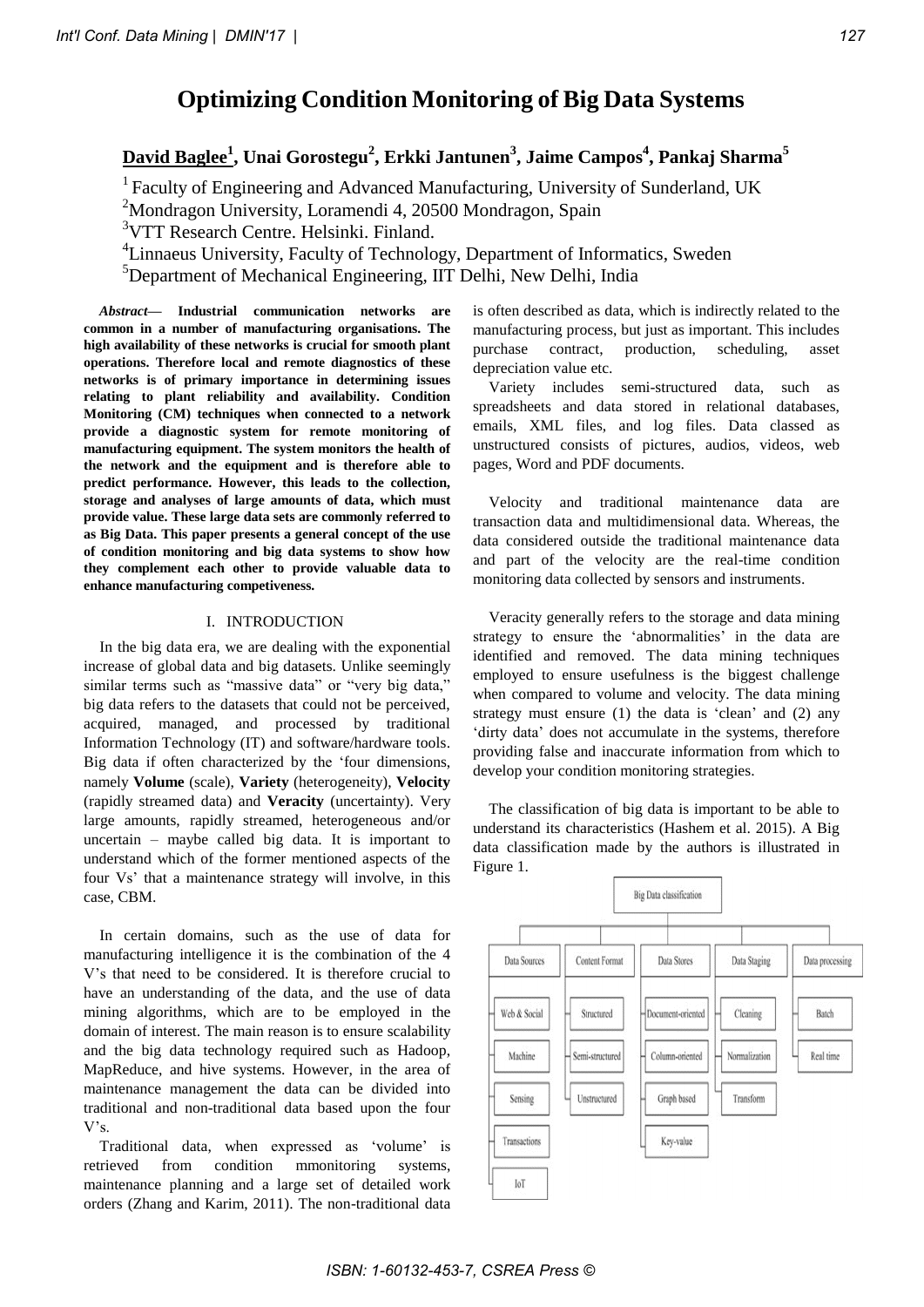Figure 1. Big data classification (Hashem et al. 2015).

Figure 1 highlights several types of big data. The arrangements of the big data are made based on five features, data sources, content format, data stores, data staging, and data processing. To support the use of big data, based upon the sources of data identified within figure 1, aanalytical methods are required to derive or infer patterns of behaviour.

With regard to condition monitoring systems and data mining techniques to support machine learning, it is necessary to utilise descriptive and inferential statistics that are required to find patterns and help construct models. Data mining methods help to find regular patterns and similar items in data. Condition monitoring systems utilising machine-learning techniques make it possible for the system to learn and create the best model that describes the relation between a number of known and often unknown variables.

Consequently, an example of these is the classifiers, which are one of the frequent algorithms used in data mining (Wu et al. 2008). Examples of classifiers are the decision trees and ruleset classifiers. Another approach is based on the K-means algorithm. It is a simple iterative data mining technique to divide a given dataset into a user specified number of clusters, K. In addition, a machinelearning algorithm is the support vector machine which is a robust and precise method amid all recognised algorithms. Moreover, the Apriori algorithm is a popular algorithm to find frequent item sets from for instance a transaction and elicit association rules.

#### II. CONDITION MONITORING

The Condition Based Maintenance (CBM) is a predictive maintenance strategy where the main objective is to know the current health state of an asset and predict its future behaviour to carry out maintenance in the most appropriate time to decrease the downtime and consequently increase its availability.

To implement a CBM system, it is necessary to do an initial study on the asset that is going to be monitored. It is possible that not every asset could benefit from this strategy. For example, if a component fails but the machine can continue operating until the next scheduled maintenance, it can be assumed that this is not a critical component and therefore does not require monitoring. The use of available historical data could prove useful in this instance to establish the type of failures or the signs of an impending failure (Raheja et al. 2006).

A CBM system is usually composed of the following phases:

**Data Acquisition**: It is necessary to collect and store asset data to be able to process the data hen required. The data is typically collected using transducers, sensors such as, an accelerometer, thermometer and pressure. These sensors are used to transform a physical phenomenon into an electrical signal that can later be processed in a computer. The physical properties measured can vary and typically include vibration, temperature, pressure, force, flow and light. The output of the signal usually needs to be cleaned from the noise through different filters. Afterwards, the data is digitized using an analogue to digital converter when necessary and sent to the processing phase.

**Data Manipulation**: Once the raw data is digitized, it is stored in a local or remote database. Signal analysis is performed to compute meaningful descriptors and create virtual readings from the raw data (ISO-13374-1). The information extracted from the raw readings is then available for use.

**State Detection**: The State Detection block helps create baseline profiles and compares them to the new data to search for abnormalities to determine if there are any problems and, if so, what kind of problems exist. The use of mathematical calculations and algorithms such as kurtosis, envelope analysis and Fast Fourier Transform are required to ensure accuracy.

**Health Assessment**, A diagnosis is made using the information from the previous steps, to create a diagnosis of the current state of health of the asset, component or sub-component.

**Prognostics Assessment:** Once the diagnosis undertaken it is possible to predict how the asset will operate or fail. Different technical approaches exist to support this stage, (1) prognostics and (2) data-driven prognostics, which can be used in isolation or as a combined system.

**Advisory Generation:** This block provides the information about the actions that need to be taken regarding the maintenance of the asset to optimize life expectancy. With the information obtained from the prognostics, an action report is created and the system should be able to take consequent actions such as ordering a new component if necessary, scheduling a maintenance service or doing nothing if the system reports that the component is in good health condition. It is worth noting that the Advisory Generation then can be linked to a Computerized Maintenance Management System (CMMS) to create a fully automatic maintenance system, where the new component orders are taken care of by the system and the technicians work only when there is a real need for a replacement or maintenance.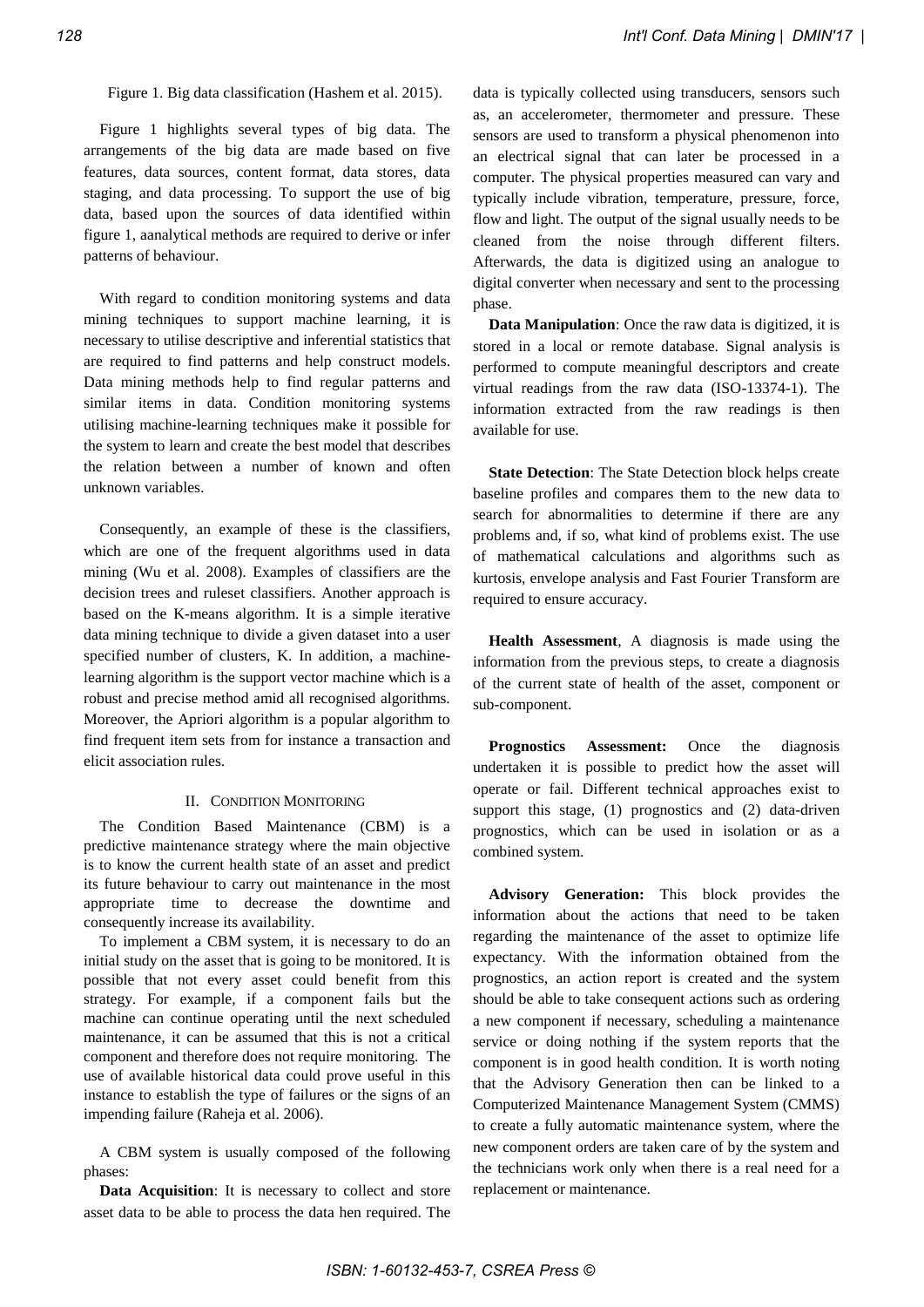As it has been mentioned before, to implement a CBM system it is necessary to do an initial analysis. This is the first phase where the big data systems can provide useful intelligence. From gathering big quantities of data, it is possible to draw valuable information. This information could lead to making decisions such as if it is necessary to monitor the component but can also help realize what kind of failures the system suffers, when it is necessary to replace the component and the general relevance of the component in the system. Different analytical tools such as Fault Tree Analysis (FTA), Root Cause Analysis (RCA) or Failure Mode, Effect and Criticality Analysis (FMECA) can also be helpful when determining the potential failures of a system and the most critical components.

### III. THE USE OF LARGE DATA SETS TO SUPPORT CONDITION MONITORING

Regarding the big data analysis, it is worth mentioning that there are different types of data processing, suitable for various applications. Data can be processed in realtime for applications such as finance, navigation or intelligent transportation (Philip Chen et al. 2014). However, this type of processing requires very high computational power, and usually for CBM systems, a batch data processing system may be implemented. It is efficient in terms of processing a wide quantity of data collected over a period of time (Walker 2013). Batch processing is fundamentally high-latency. Therefore, if analysis is required on a terabyte of data all at once, it will not be possible to do that computation in less than a second with batch processing. Stream processing looks at smaller amounts of data as they arrive. Intense computations, like parallel search, and merge queries on the fly are possible by this method (Barlow, 2013). Critical systems like nuclear power plants will still require real time data stream analysis because batch data processing takes relatively longer time for diagnosis. This delay may have catastrophic results.

Real Time Big Data Analytics (RTBDA) is a complex analytical process that requires bringing data in from various sources. A data loss in a real time data analytic scenario can bias the diagnosis and may result in incorrect decision-making. New tools like *Flume* and *SQOOP* are helpful in transmitting data into Hadoop from different networks. Another tool called *Impala* enables real time adhoc querying. *Spark* is another open source cluster computing system that can be programmed quickly and runs fast. *Spark* relies on "resilient distributed datasets" (RDDs) and can be used to interactively query 1 to 2 terabytes of data in less than a second. In scenarios involving machine learning algorithms and other multipass analytics algorithms, *Spark* can run 10x to 100x faster than Hadoop MapReduce can. *Storm* is an open source low latency processing stream processing system designed to integrate with existing queuing and bandwidth systems.

Normally, for a search query, there is a need to create search indexes, which can be a slow process on one machine. With *Storm*, the process can be streamed across many machines to get much quicker results (Barlow, 2013).

The data will be analysed using mathematical algorithms to determine the current health level of the asset. Available mathematical tools are the Fast Fourier Transform (FFT), Envelop analysis or Kurtosis. Once the current state is established, the system will do a prognostic and predict the future health levels and the Remaining Useful Life (RUL) of the asset by analysing the degradation level compared to the normal "profiles".

Stated earlier, various approaches exist to perform a prognostic, however, the two main methods are the datadriven and the model-based approaches. The data-driven method consists on a statistical approach where the historical data is required. Algorithms such as neural networks or pattern recognition with stochastic models are used to perform the required data analysis. A disadvantage of this approach is the large amount of time required to obtain meaningful.

The model-based procedure is creates a physical model of the system using mathematical tools such as dynamic or differential equations that describe the physical phenomena of the system. The model-based approach could become complex depending on the degree of detail of the system. There is usually a trade-off between the coverage and the accuracy of the model. However, usually it is possible to combine these two methods to get the advantages of both of them, and not to rely only on one. However, accurate data and a long lead-time to obtain results can be a disadvantage; therefore, care needs to be taken when deciding upon which methodology to employ.

To be successful, technology such as sensors are hugely beneficial. Intelligent devices can monitor manufacturing systems to schedule agile service intervals, by utilising Big Data algorithms, which help you, predict future service issues to prevent customer downtime. The aim is to create an expanded network of condition monitoring sensors, which when combined with digital technologies such as advanced analytics and connectivity, will enable manufacturing plants to collect and aggregate data from disparate, geographically distributed plants to produce, merge, store and analyse information on specific equipment to detect anomalies and trends.

### IV. BIG DATA IN MAINTENANCE

Big Data in Maintenance has started finding numerous applications. These are in the fields of maintenance of railway tracks (Thaduri et al., 2015), Oil and gas sector (Perrons and Jensen, 2015), maintenance of electric grid (Jaradat et al., 2015), etc. There are a number of maintenance applications utilising big data available within the current literatures. However, in this section, two new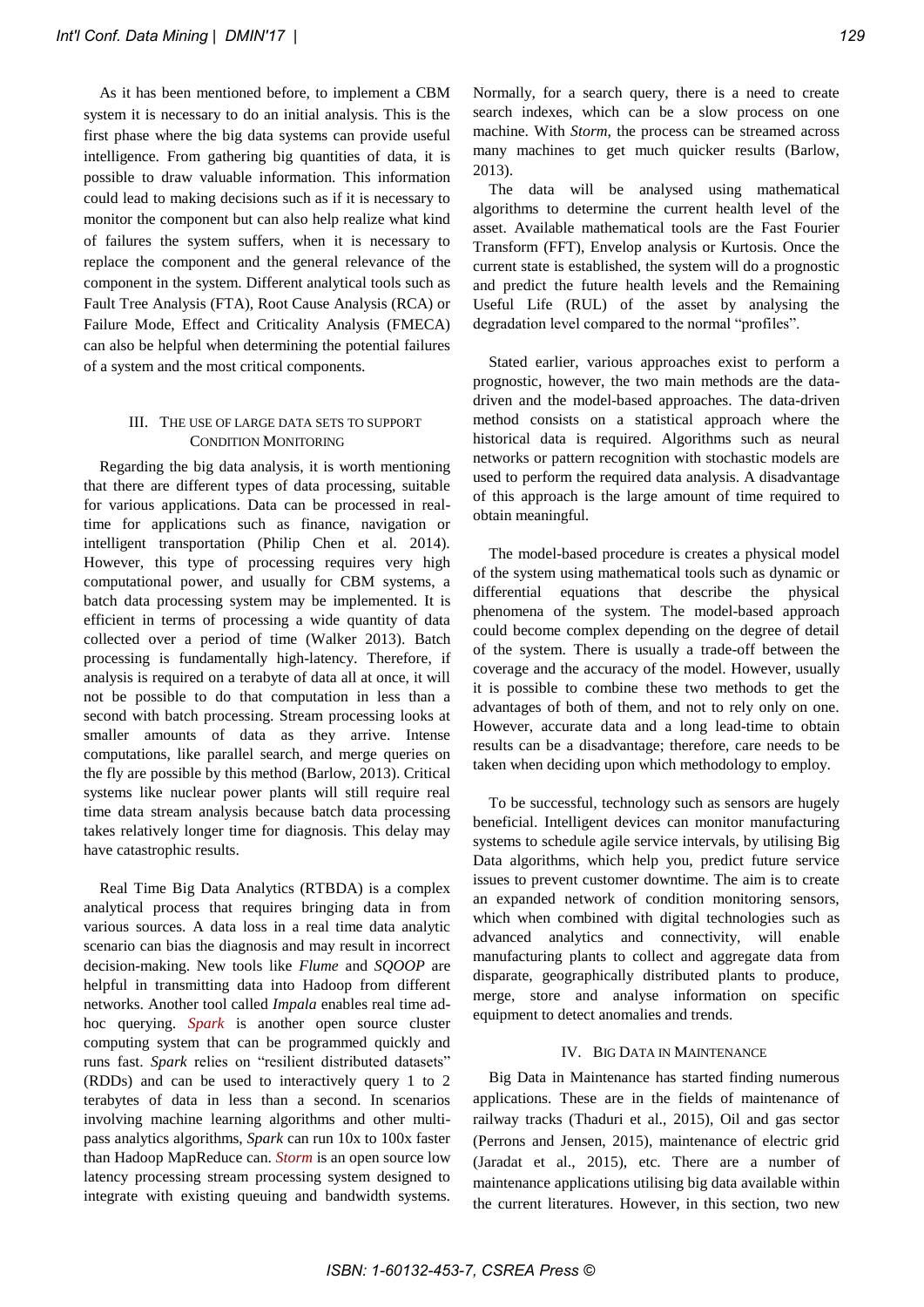application areas of big data in asset management have been discussed.

**Asset Information.** Complex assets are associated with large amounts of manufacturing and maintenance data that need to be interpreted and presented in the form of information. This information becomes a foundation to achieve sustainable and safe performance of these complex systems through the life cycle (Whyte et al., 2016). The asset information details include the provenance, part types and serial numbers, design life, maintenance schedule, and design rationale for sub-systems or components. As data is reused across the life cycle, sets of data and information become combined and can be mined, interpreted and used in new ways. Big data and new analytical techniques can have a great impact on how the asset information is stored, analysed and presented in order to achieve positive impact on the maintenance. Baselines are often used to provide an agreed description of one, or a number of, assets at a point in time (Whyte et al., 2016). Such configurations can be stored in the big data storages and can be used to supervise any modifications that may occur later.

#### V. DISCUSSION

The recent advancements in big data techniques and technologies have enabled many organisations to collect and analyse big data efficiently to support a range of manufacturing initiatives. There needs to be caution exercised in our endeavours to chase the 'big data' hype that has been created in the recent times; mostly by those who have something to sell. The transformational effects and dividends of big data can sometimes be overestimated and overstated. The data has always been increasing even before the term 'Big Data' came into use. So the term Big Data is a rhetorical nod to the reality that "big" is a fastmoving target when it comes to data (Lohr, 2012). How 'big' 'big data' is varies with time, industry, type of data and numerous other factors. The focus of 'Big data' must shift from the data to uses of the data and insights that it can provide. Most of the large-scale Computerised Maintenance Management Systems (CMMS) and CBM initiatives have failed not because of any lack of data. The failure emanates from incorrect analysis being conducted on wrong data. This leads to incorrect diagnosis and hence wasteful expenditure in maintenance actions. This has a negative effect on the motivation of the workforce as well as the management to pursue such initiatives.

According to Harford (2014), big data is being sold today with four claims:

- 1) It provides accurate results
- 2) All data points can be captured
- 3) Old statistical sampling techniques are now obsolete
- 4) Statistical correlation can substitute causation

 These claims have been made because of the high dimensionality of big data that also enables in understanding heterogeneity better. The data is gathered from many sources and can take into account those populations as well that were earlier treated as 'outliers'. Nevertheless, we must be cautious. *High dimensionality* also brings in spurious correlation, referring to the fact that many uncorrelated random variables may have high sample correlations in high dimensions. *Spurious correlation* may cause false scientific discoveries and wrong statistical inferences (Fan et al., 2014). Large number of data sets and testing many parameters can also lead to accumulation of individual estimation errors; also called as *noise accumulation.* It is easier and cheaper to establish statistical correlation between events than to find the cause of the event. This can often be misleading because "If you have no idea what is behind a correlation, you have no idea what might cause that correlation to break down" (Harford, 2014).

Big Data Analytics in asset maintenance has a bright future. The application of big data can lead to revolutionizing the way we do maintenance. However, there is a need to be careful in what we actually require. The focus must remain on effective insights that data can provide and not on how much data can be collected. As the amount of data being gathered today is increasing, the mistakes of statistical inferences will also become bigger.

Computational approaches that will allow manufacturing organisations to collect store, rapidly integrate, and compare a number of different datasets are required. This will require the design of automated tools that are intuitive and allow organisation to reuse large amounts of data, often readily available but unused. The peculiar features of Big Data make traditional statistical methods invalid. The need to develop new robust methods of data analysis will become the most important field in the future.

Future technologies will create smart factories operated by smart production systems with the capacity to remember large amounts of past production data. This will create a system where organisations move from fixed maintenance intervals, towards specific tailored predictive maintenance based upon accurate past and current data support by intuitive data mining systems.

Big data and analytics combined with condition monitoring systems can support maintenance planning

#### **REFERENCES**

- [1] RAHEJA, D, LLINAS, J, NAGI, R, & ROMANOWSKI, C 2006, 'DATA FUSION/DATA MINING-BASED ARCHITECTURE FOR CONDITION-BASED MAINTENANCE', INTERNATIONAL JOURNAL OF PRODUCTION RESEARCH, 44, 14, PP. 2869-2887, BUSINESS SOURCE PREMIER, EBSCOHOST, VIEWED 9 FEBRUARY 2017.
- [2] ISO 13373-1 CONDITION MONITORING AND DIAGNOSTICS OF MACHINES -- VIBRATION CONDITION MONITORING -- PART 1: GENERAL PROCEDURES
- [3] C.L. PHILIP CHEN, CHUN-YANG ZHANG, DATA-INTENSIVE APPLICATIONS, CHALLENGES, TECHNIQUES AND TECHNOLOGIES: A